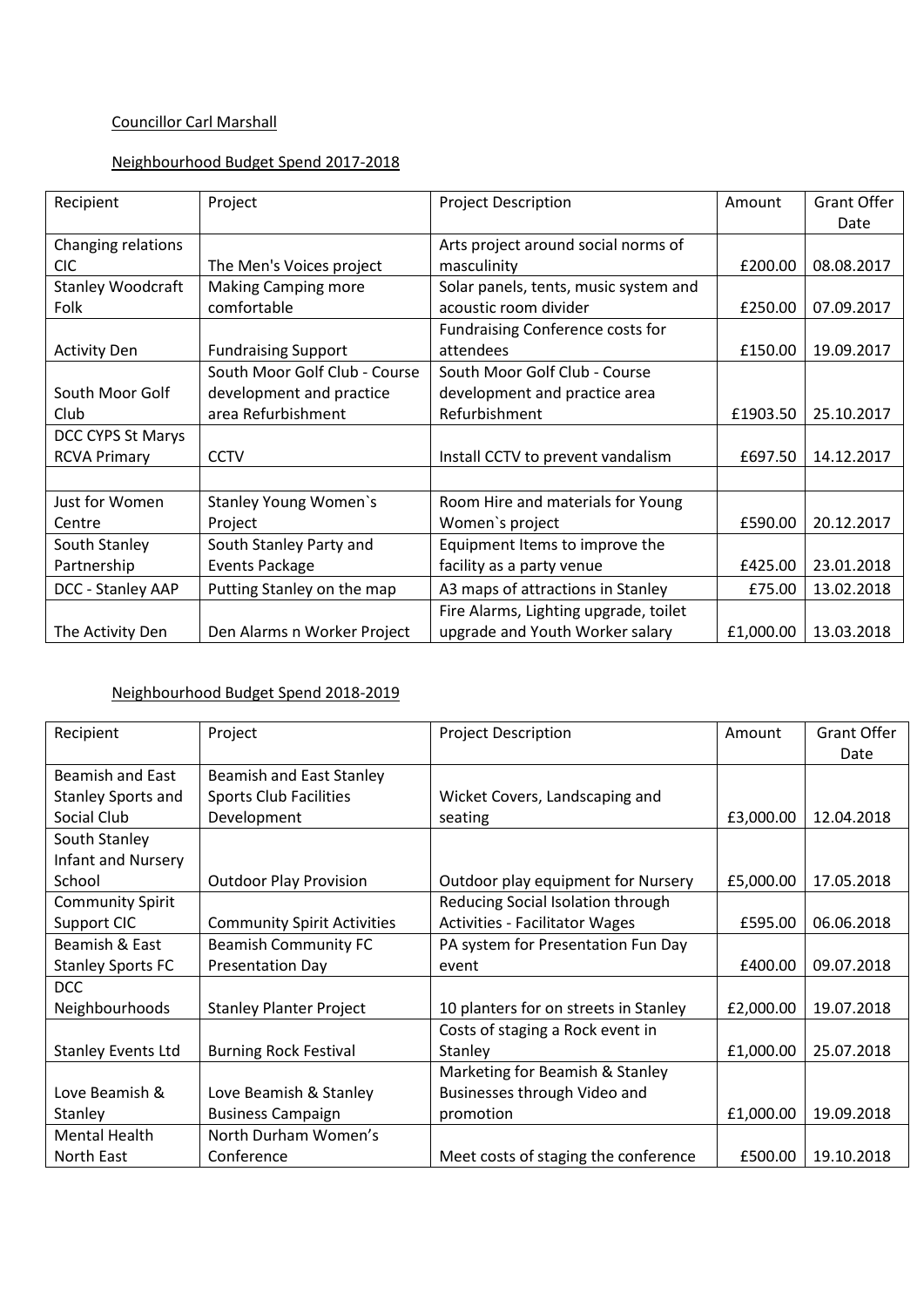| <b>DCC</b>                 | Dropped Kerbs - Burns Close, |                                         |           |            |
|----------------------------|------------------------------|-----------------------------------------|-----------|------------|
| Neighbourhoods             | Stanley                      | Install 2 Dropped kerb crossings        | £1,000.00 | 12.12.2018 |
| South Stanley              |                              | Sensory equipment for children with     |           |            |
| Partnership                | Little Gems Support Group    | special needs                           | £589.19   | 05.02.2019 |
| South Stanley              |                              |                                         |           |            |
| Partnership                | Little Rascals Toddler Group | Healthy snacks & session costs          | £600.00   | 05.02.2019 |
| View Lane Bowls            |                              |                                         |           |            |
| Club                       | Uniform                      | Purchase new uniforms                   | £250.00   | 21.02.2019 |
| Beamish and East           |                              |                                         |           |            |
| <b>Stanley Sports Club</b> | Lighting improvement         | Replace outdated and inefficient lights | £475.00   | 21.02.2019 |
| <b>Ball Alley FC</b>       | <b>Training Wear</b>         | Training equipment                      | £125.00   | 10.05.2019 |

#### Neighbourhood Budget Spend 2019-2020

|                          |                                   |                                       |           | <b>Grant Offer</b> |
|--------------------------|-----------------------------------|---------------------------------------|-----------|--------------------|
| Recipient                | Project                           | <b>Project Description</b>            | Amount    | Date               |
| <b>East Stanley</b>      |                                   |                                       |           |                    |
| Allotment                |                                   |                                       |           |                    |
| Association              | To Dig A Sink Hole                | Digger & operator costs               | £150.00   | 20.06.2019         |
| <b>Stanley Woodcraft</b> | <b>Back to Yorkshire Summer</b>   |                                       |           |                    |
| Folk                     | Camp 2019                         | Hostel and camping trip to Yorkshire  | £500.00   | 18.07.2019         |
| <b>SHAID</b>             | <b>Coming of Age Celebrations</b> | Room hire & entertainment             | £50.00    | 22.07.2019         |
| Movers & Shakers         |                                   |                                       |           |                    |
| in Stanley               | <b>Physical Activity Project</b>  | Specialist coaches for sessions       | £400.00   | 22.07.2019         |
|                          |                                   | Staging, Lighting, Marquee and PA for |           |                    |
| <b>Stanley Events</b>    | <b>Burning Rock Festival</b>      | music festival                        | £500.00   | 16.08.2019         |
| South Moor Juniors       | South Moor Juniors Under          |                                       |           |                    |
| Under 11s                | 11's Training Kit                 | <b>Training Kit</b>                   | £200.00   | 10.09.2019         |
| Culture for Kids CIC     | Mini-explorers - Burnside         | Workshop costs                        | £570.00   | 10.09.2019         |
| Durham Police            | Young Heroes Awards               | Certificate & prize                   | £100.00   | 11.10.2019         |
| <b>PACT House</b>        |                                   |                                       |           |                    |
| Stanley                  | Lumiere                           | Coach hire & sweets for children      | £250.00   | 07.11.2019         |
| Just for Women           |                                   |                                       |           |                    |
| Centre                   | <b>Christmas Outing</b>           | Visit to Christmas Market             | £250.00   | 07.11.2019         |
| Age Concern              | Keeping safe and well in later    |                                       |           |                    |
| Durham County            | life                              | Winter warmth packs                   | £50.00    | 13.12.2019         |
|                          | <b>Beamish Rockets Christmas</b>  | Gaming bus, catering & selection      |           |                    |
| <b>Beamish FC</b>        | Party                             | boxes                                 | £300.00   | 13.12.2019         |
| Stanley Indoor           |                                   |                                       |           |                    |
| <b>Bowls Centre</b>      | Ladies Club Shirts                | <b>Shirts</b>                         | £500.00   | 13.12.2019         |
|                          | Coaching badges, line marker,     |                                       |           |                    |
|                          | storage container, shelving       |                                       |           |                    |
| <b>Beamish FC</b>        | and various goals                 | Beamish Football Club                 | £2,500.00 | 28.02.2020         |

# Neighbourhood Budget Spend 2020-2021

|                   |           |                               |           | Grant Offer |
|-------------------|-----------|-------------------------------|-----------|-------------|
| Recipient         | Project   | <b>Project Description</b>    | Amount    | Date        |
| <b>PACT House</b> | PactLight | One to One Counsellor support | £3.950.00 | 24.04.2020  |